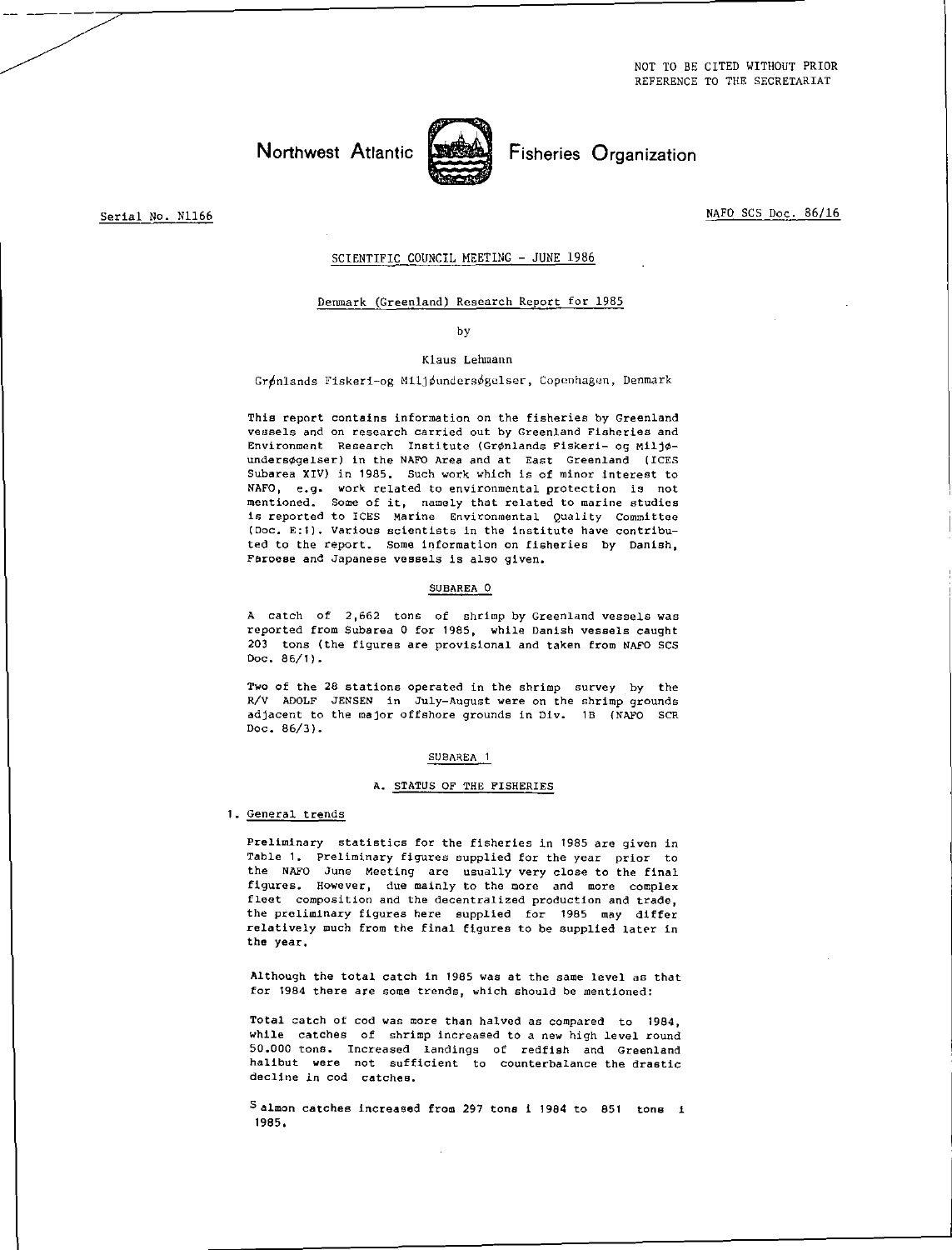$\pm 1$ 

 $\mathbf{I}$ 

Experimental fishing for scallops (Chlamys islandica) has lead to an increasing commercial fishery for this species in 1984 and 1985.

## 2. Cod

## a) The fisheries

Total landings of cod decreased dramatically from about 30,000 tons in 1983 over 24,000 tons in 1984 to about 12.000 tons in 1985. Excluding the years around World War 2 these are the lowest landings in record since the opening of the offshore cod fishery in the late twenties.

Landings by trawlers accounted for 50 % of total landings in 1985. Virtually all trawl catches ( 98 8 ) were taken in the two southern divisions ( 1E and 1F ). Inshore catches showed a more uniform geographical distribution with highest catches in Div. 1 D .

### b) Forecast

Cod landings in 1985 were predominated by the 1979 year class which accounted for 60 8 of the total landings by number as well **as** by weight.

The year classes 1980 and 1981 are both estimated to be very weak and the following year classes 1982 and 1983 are literally non-existing.

The 1984 year class seems, on the other hand, to be a relatively good one. It first showed up in the Icelandic 0-group survey off East Greenland in August 1984 whith abundance indices 3 times higher than the good 1973 year class. Later in the same year it was observed in relatively high numbers in the bottom trawl survey conducted by the Federal Republic of Germany off West Greenland. During 1985 it was the dominating year class in the Greenlandic inshore gill net survey, and it was found later in very high abundances in the German bottom trawl survey, 1985.

Also the 1985 year class might turn up as a good one since it has been observed in relatively high numbers in the Icelandic 0-group survey as well as in the German bottom trawl survey.

The 1984 and 1985 year classes will recruit to the fisheries during the years 1988-1990.

Thus, unless a substantial migration into the West Greenland stock should occur no improvement in the fishable stock situation can be expected in the period 1986-1988. Thereafter there seems to be reasonable hopes for an improvement.

### 3. Shrimp

#### a) The fisheries

The total nominal catch of shrimp in Subarea 1 in 1985 by Greenland vessels was app. 50,000 tons, of which app. 42,000 tons were taken in the offshore area including 4,349 tons from a trial fishery in the northern Davis Strait. The catch figures are thus about 1/4 higher than in the preceeding years.

In -contrast to the years before ice did not hamper the access to the main shrimp fishing areas in the Davis Strait, thus the southern part of Div. 18 was open to the fishery from the beginning of the year. In general, the fishing in 1985 took place in the same main areas as earlier; however, more fishing effort was expended in the southern parts than in earlier years (NAFO SCR Doc. 86/10).

The trial fishery in the. northern Davis Strait north of 7052'N, in. which 21 vessels participated, took place in June to December.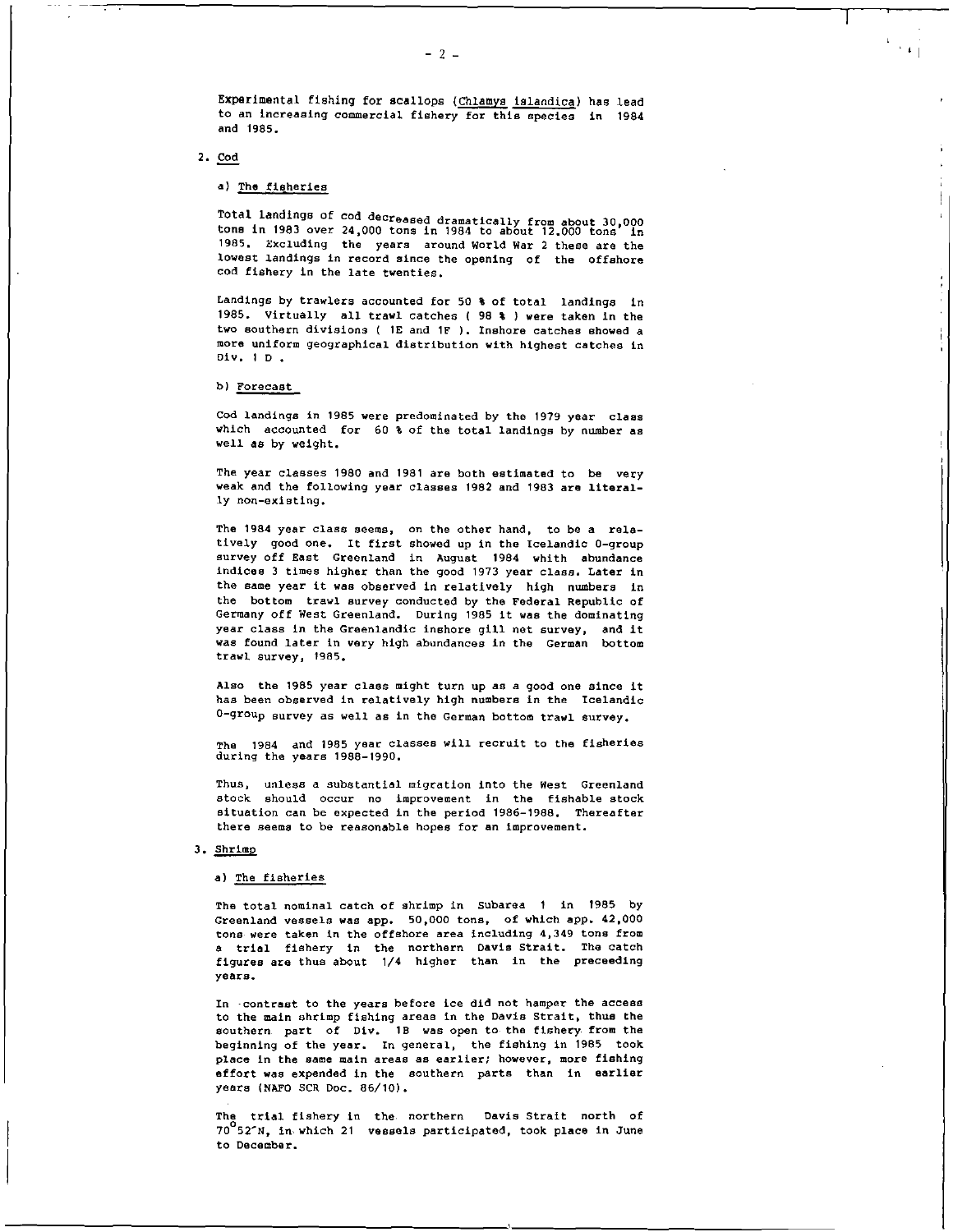## b) Forecast for 1986

The status of the offshore shrimp stock in Subarea 1 was assessed by the Shrimp Working Group of STACFIS in January 1986. Data presented at the January meeting indicated continued stability in shrimp abundance since 1982, and it was therefore advised that the overall TAC *in* 1986 for the offshore fishing grounds in Subarea 1 and adjacent parts of Subarea 0 should not exceed 36,000 tons, which is of the same magnitude as the TAC advised for 1985.

### 4. Salmon

The reported nominal catches of salmon at West Greenland in 1985 are 851 tons, one ton less than the TAC of 852 set by the Greenland authorities.

The nominal catch in 1985 is about three times higher than the nominal catches in 1983 and 1984, which were 310 and 297 tons, respectively.

The total catch was taken by gill nets, mostly drift nets. No effort data are available, but a comparison between the first two weeks catches for the period 1976 to 1985 could give some indication of the availability of salmon to the fishery. This suggests increased abundance of salmon and/or effort in 1985 relative to 1983 and 1984. The low abundance of salmon in 1983 and 1984, followed by a somewhat higher abundance in 1985, could be explained by low temperatures during the winters 1982/83 and 1983/84, followed by relativly warm temperatures during the winter 1984/85.

## 5. Capelin.

At West Greenland, capelin are fished inshore and in the spawning season only. Apart from the traditional catch for dogfood and for domestic use a trial fishery on roe-bearing females for the Japanese marked took place in 1985. On that occasion 191 tons were landed in Paamiut, (Div. 1E) 50 and tons in Aasiaat (Div. 1A-18)

#### 6. Redfish

In SA 1 95 tons of redfish were taken by Greenlandic trawlers. (1651 tons were taken by Japanese trawlers, in a joint venture charter *arrangement* with the Greenlandic HomeRule authorities). The catch was taken offshore as a directed redfish trawl fishery.

#### 7. Greenland halibut

The catch of Greenland halibut increased by 38% to 8955 tons. The fishery for Greenland halibut was mainly an inshore fishery with gill nets and long-lines. A small bycatch occured in the offshore trawl fishery. The increase is due to an increase in effort in a directed Greenland-halibut fishery as a compensation for the decrease in the pound net fishery for cod.

#### 8. Other fish

Landings of halibut seem to have decreased, probably due to decreased trawl effort for cod since this species is caught primarily as by-catch in the cod fishery. This may also be the reason for the decrease in the landings of redfish by Greenlandic trawlers although a directed fishery for redfish was started in 1985. The increased landings of wolffishes are due to the increased effort in the gill net and long-line fishery for Greenland halibut in which wolffish is an important by-catch.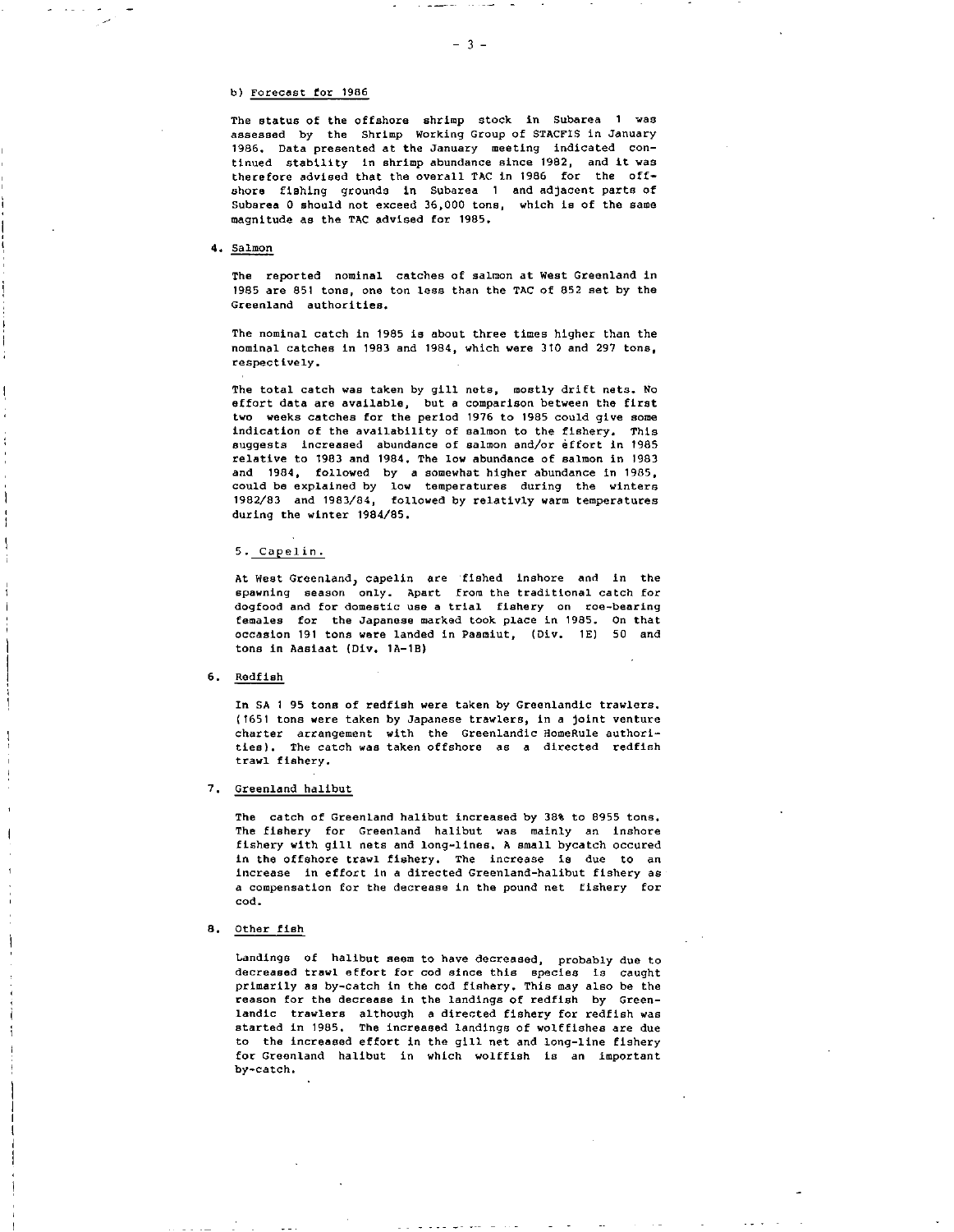- 4 -

## I. ENVIRONMENTAL STUDIES

## 1. Hydrography.

See NAFO SCR Doc. 86/48

## 2. Plankton

The standard zooplankton sampling programme was continued in the Davis Strait and Disko Bay in July at the same sections and stations as the hydrographic programme. Half-hour oblique hauls were made from about 50 m depth using stramin net (2 m ring diameter, mesh aperture 1 mm, 225-0 m wire, speed 2 n. miles/hour), and bongo net (60 cm diameter rings, mesh aperture 0.5 and 1 mm, 225-0 m wire, speed 4 1/2 n. miles/hour).

In the Davis Strait sections (Holsteineborg, Sukkertoppen and Fylla Bank sections) very few cod larvae (one to three) were observed and only on five of the thirteen stations. In the stramin net hauls there was a total catch of 6 larvae in four of the stations and in the bongo net hauls there was a total catch of 5 larvae in three of the hauls. The duration of each haul was 30 minutes.

## II. BIOLOGICAL STUDIES

 $1. \text{cod}$ 

### a) Eggs and larvae

The routine sampling of cod eggs and larvae by means of stramin-net hauls on the West Greenland standard hydrographic sections and stations was continued in 1985. The number of cod larvae observed was one of the lowest ever recorded. This can be interpreted as either a limited spawning succes off West Greenland or could be caused by a high mortality of eggs and larvae. Hovewer, the value of larval indices for predicting subsequent year-class strength for cod off West Greenland la quite questionable due to a large and variable recruitment from outside the area (NAFO SCR Doc. 85/62).

# b) Occurrence of pre-recruit cod

A survey using gill nets for estimating distribution and relative abundance of one- and two-year-old cod was carried out in inshore areas of West Greenland during July and August. Due to an engine break-down on the major research vessel, only the area from Nanortalik (Div. IF) to Nuuk (Div. ID) was properly covered. In this area the young cod was found almost entirely at the bottom of shallow water down to 10 m. The one year old cod (1984 year class) were dominating the catch and showed a relatively uniform abundance within the area. Two-year-old cod, in contrast, had a very restricted distribution as they were found in some quantities only within the GodthAb Fjord. The geograpical distribution and the relative year-class strength found later in the FRG ground fish survey generally confirm this picture with a large 1984 year class and a very small 1983 year class. For further details on the survey, see NAFO SCR Doc 86/--.

#### c) Cod in commercial landings

The total catch was heavily dominated by the 1979 year class which accounted for 60 % by number as well as by weight of the catch. The formerly important year-class 1977 accounted for 9% only whereas the year classes 1980 and 1981 accounted for 15 % and 8%, respectively.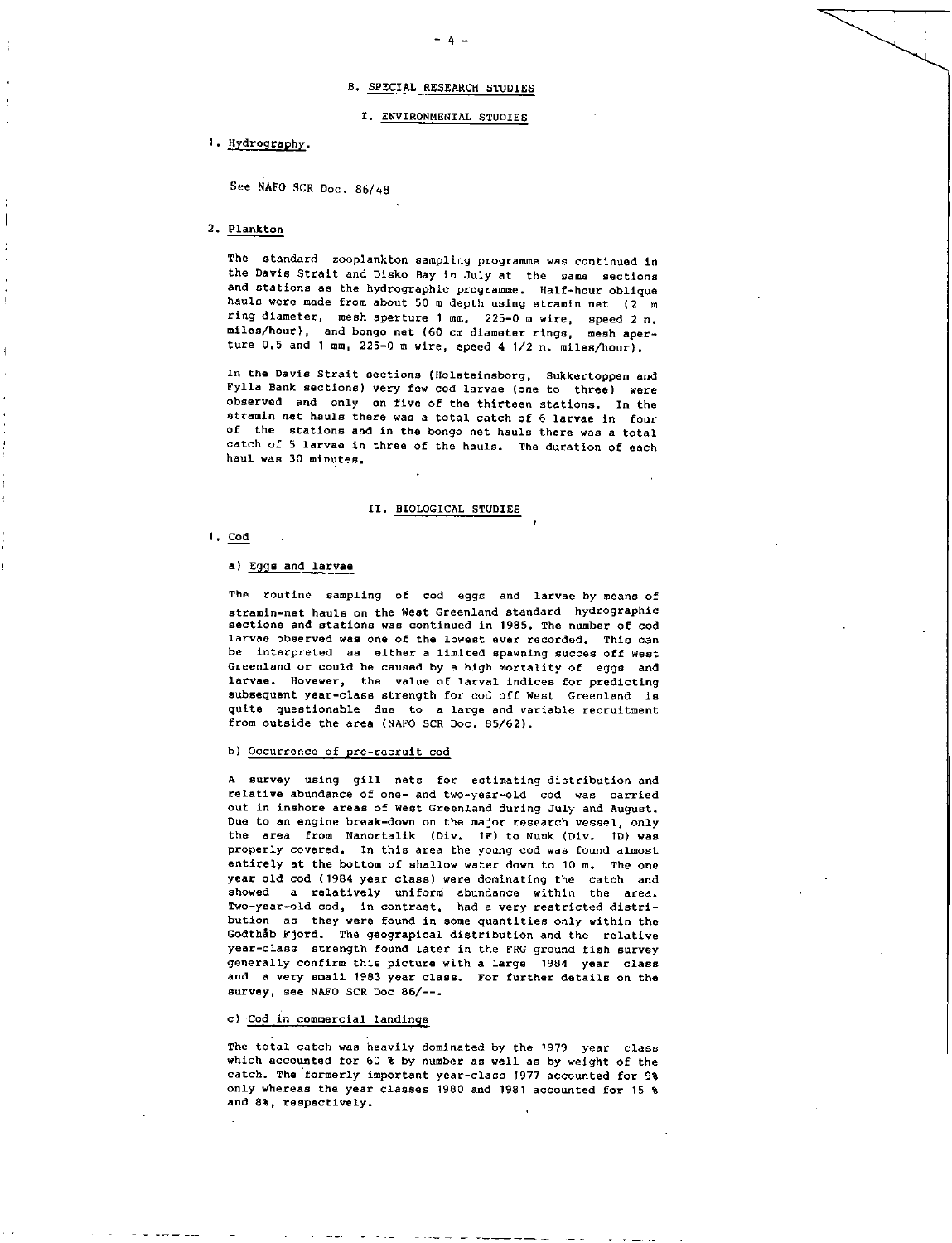## d) Otolith structure studies

In cooperation with scientists and technicians from the Federal Republic of Germany a study on otolith structures was started in 1984 and continued in 1985. This may lead to **<sup>a</sup>** method of separating cod by feeding areas by various ages and thus to a better poesiblity of quantifying migrations.

## 2. Salmon

Samples were taken from commercial catches at fish plants in

NAFO Div 18-16 in cooperation with Canadian scientists. Altogether 4700 scale samples and 13000 length samples were taken. Part of the commercial catch was scanned for coded wire micro tags.

3. Capelin

On request of the Greenland HomeRule Administration research on West Greenland capelin was carried out.

The research included investigations on distribution and migration pattern. Furthermore, work on stock dissimination, maturity and age reading of otoliths was initiated.

4. Other fin fish

Samples for age/length keys of Greenland halibut were taken from commersial landings in Nuuk (Div. 1D, long- line and gill net fishery), Illulissat and Uummannaq (Div. IA, longline fishery from the ice). Research samples were collected in the autumn in Disko may and Uummannaq Fiord with long-lines. Samples in Disko Bugt and Uummannaq Fjord were taken with long-lines. The age readings of the otoliths of the 1985 material has not yet been finished.

Scale samples of redfish by species  $(S_n)$  marinus and  $S_n$  mentella) were taken from research and commercial catches. Age/length keys are under preparation.

Otolith and vertebrae samples from commercial wolffish landings were collected in Manitsoq (Div. 1C) for initiation of age determination of this species.

4. Shrimp (Pandalus borealis)

As in previous years offshore shrimp surveys were carried out mainly around Store Hellefiske Henke and west of Disko, while inshore investigations were limited.

Information on the distribution of the shrimp fishery and catch rates was obtained from logbooks of Greenland trawlers. Size composition of the stock was evaluated based on analysis of shrimp samples from research surveys and commercial trawlers (NAFO SCR Doc. 85/1/3).

Shrimp biomass was estimated by bottom photography in the degth - range 100- 600 meters in the offshore area from 66°00^N to 69°30^N (NAFO SCR Doc. 85/1/8).

## 5. Scallops (Chlamys islandica)

In Div. 1B, IC and ID scallops were investigated with respect to distribution, abundance, growth and mortality. Only the stock off Kangerluarsussuaq (Div. 1C) was estimated with respect to biomass, which was 750 MT. A TAC of 75 MT was recommended for that area. A total of 255 scallops were tagged at one locality at Kangerluarsussuaq.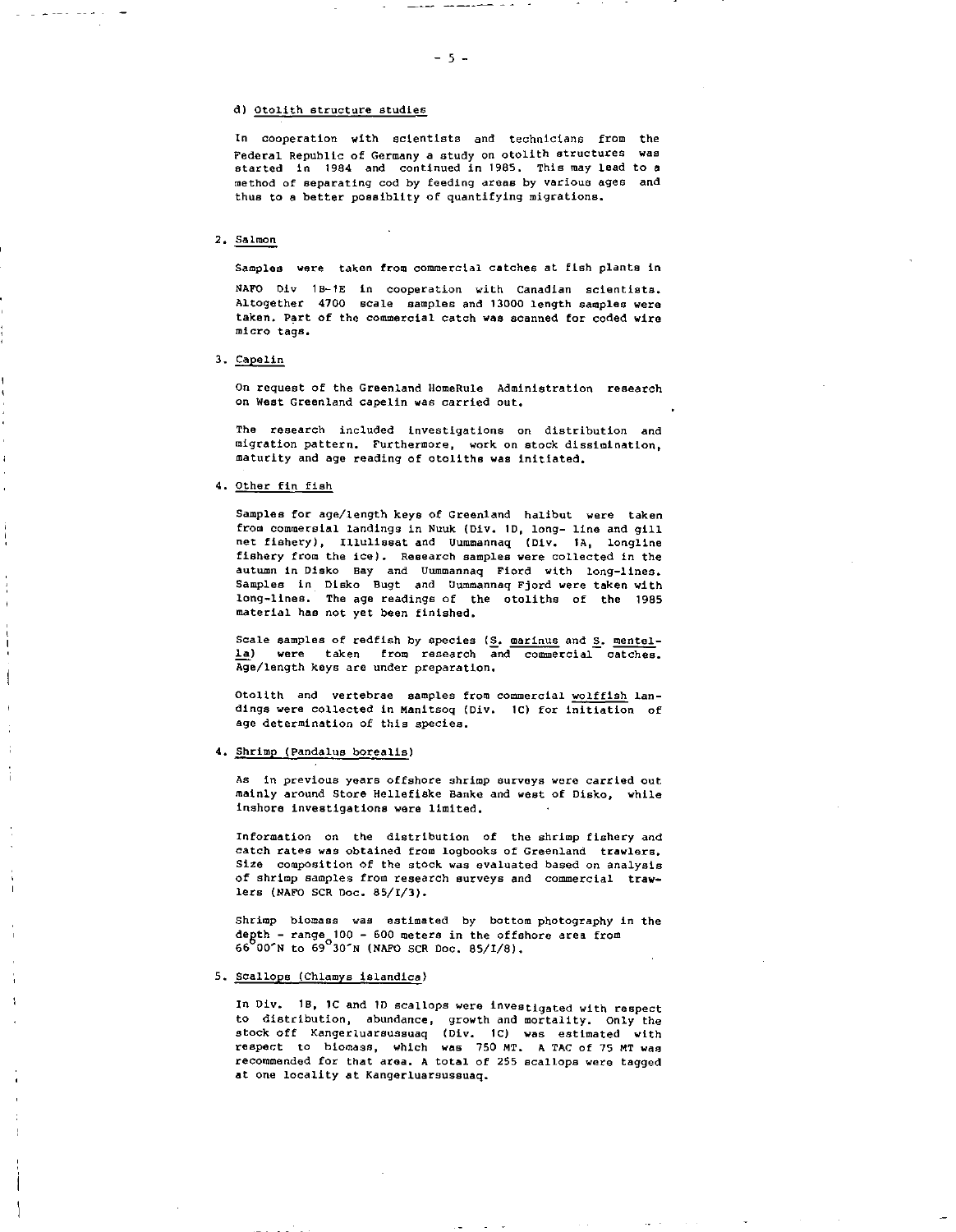#### 6. Marine mammals

Trends in the catch of harp and hooded seals in Greenland in the period 1939-1984 were analysed, and recoveries in Greenland of tagged harp seals were reported (NATO. SCR Doce 85/1/9 and 85/1/13)

- 6 -

Sampling of biological material from hooded seals was carried out in April-June in South Greenland (Div. IF).

Collection of tissues from marine mammals for examination of heavy-metal residues was continued in several regions of Greenland.

Shore-based counting of narwhals was repeated in August in the head of Inglefield Bredning, North Greenland (Div. 1A). In late August the count *was* supplemented by an aerial survey *in*  the same area.

An aerial survey of minke whale and other large whales was carried out in June-July in the Baffin Bay - Davis Strait region (Div. 1A-1E).

## EAST GREENLAND (ICES SUBAREA XIV)

## A. STATUS OF THE FISHERIES

Provisional figures for the Greenland fisheries in this area (ICES Subarea XIV) show a total of 8,476 tons landed in 1985, more than doubling of the catch of 3,254 tons for 1984 The increase is due mainly to increased catches of redfish (from 10 tons in 1984 to 5,519 tone in 1985, taken exclusively by trawlers), and of shrimp (from 2162 tons to 2596 tons). The increase in the catches of redfish is due to a joint-venture arrangement with Japanese trawlers. Catches of cod decreased drastically from more than 1,000 tons in 1984 to below 100 tons in 1985. Other species were caught in negligible quantities.

The Danish capelin fishery increased from about 8,000 tons in 1984 to about 16,000 tons in 1985. At the same time the Faroese fishery for this species increased from 6,200 tons to 65,000 tons.

## 8. SPECIAL RESEARCH STUDIES

Sampling of biological material from the catch of hooded seals in the Ammassalik area ( $65^{\circ}$ -66 $^{\circ}$ N) was carried out in July-August.